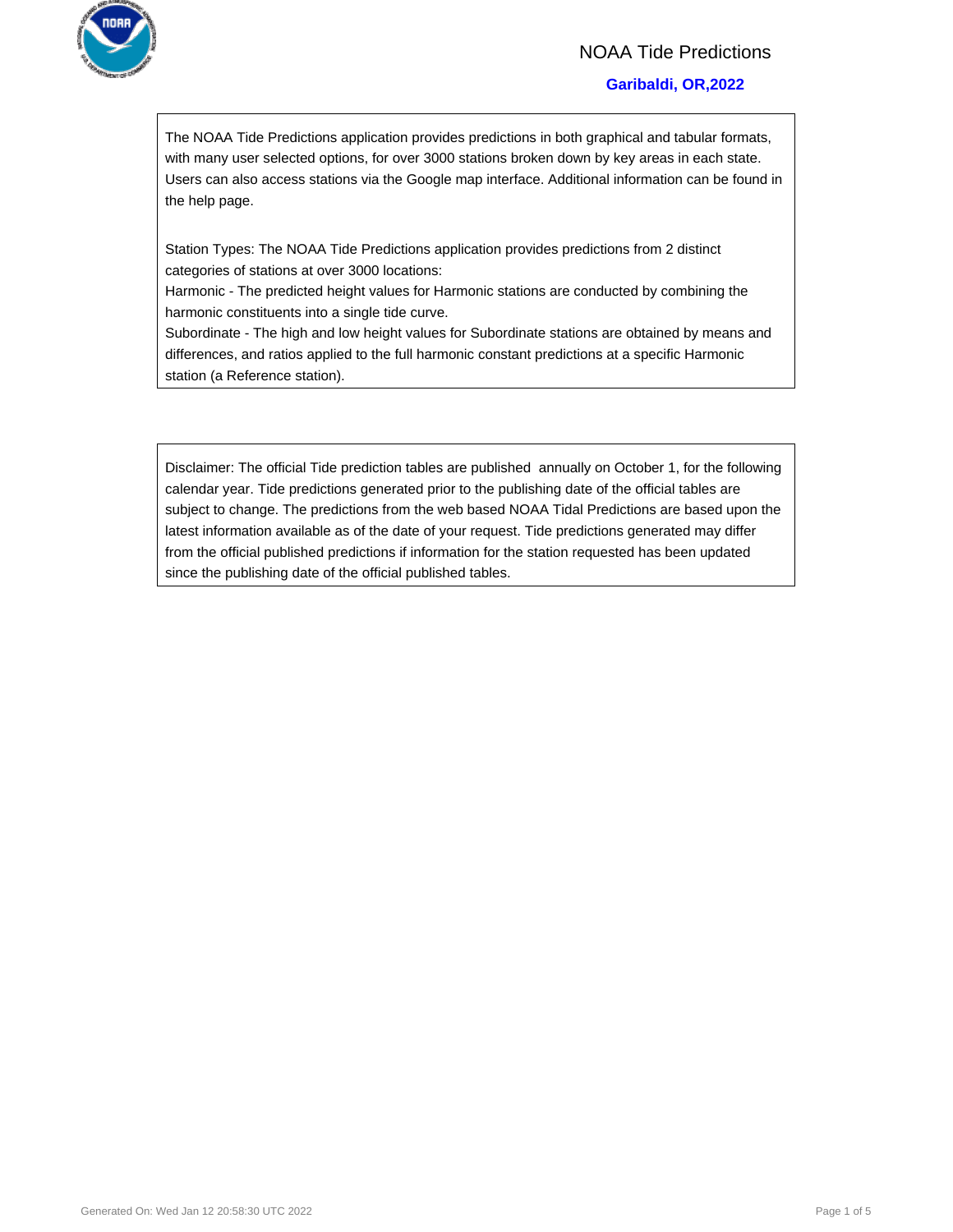

#### **NOAA Tide Predictions**

# **Garibaldi, OR,2022 ( 45 33.3N / 123 55.1W ) Times and Heights of High and Low Waters**

| January        |                                                                           |                               |                                                                                                 | February                                                           |                                                                                   |                                                   |                                                                            | <b>March</b>                                           |                                                                          |                                              |                                                                                 |                                                               |
|----------------|---------------------------------------------------------------------------|-------------------------------|-------------------------------------------------------------------------------------------------|--------------------------------------------------------------------|-----------------------------------------------------------------------------------|---------------------------------------------------|----------------------------------------------------------------------------|--------------------------------------------------------|--------------------------------------------------------------------------|----------------------------------------------|---------------------------------------------------------------------------------|---------------------------------------------------------------|
| Height<br>Time |                                                                           | Time                          | Height                                                                                          | Height<br>Time                                                     |                                                                                   | Time                                              | Height                                                                     | Time                                                   | Height                                                                   | Time                                         | Height                                                                          |                                                               |
| 1              | h m<br>04:38 AM 3.8<br>10:50 AM 10.2<br>Sa 05:45 PM -1.6                  | ft<br>cm<br>116<br>311<br>-49 | h m<br>16 12:32 AM<br>05:14 AM<br>Su 11:16 AM<br>06:08 PM                                       | ft<br>cm<br>6.9<br>210<br>134<br>4.4<br>271<br>8.9<br>$-0.2$<br>-6 | h m<br>1<br>01:16 AM 8.0<br>06:17 AM<br>Tu 12:27 PM<br>07:03 PM -1.6<br>$\bullet$ | ft<br>cm<br>244<br>94<br>3.1<br>302<br>9.9<br>-49 | h m<br>1601:08 AM 7.4<br>06:19 AM<br>W 12:23 PM 8.7<br>06:53 PM<br>$\circ$ | ft<br>сm<br>226<br>3.2<br>98<br>265<br>$-0.4$<br>$-12$ | h m<br>12:09 AM 7.7<br>1<br>05:17 AM 2.8<br>Tu 11:29 AM<br>05:59 PM -1.0 | ft<br>cm<br>235<br>85<br>280<br>9.2<br>$-30$ | h m<br><b>16</b> 12:54 AM<br>06:18 AM<br>W 12:23 PM<br>06:46 PM                 | ft<br>cm<br>219<br>7.2<br>82<br>2.7<br>247<br>8.1<br>0.0<br>0 |
| 2              | 12:43 AM 7.7<br>05:33 AM 3.7<br>Su 11:42 AM 10.4<br>06:33 PM -1.9         | 235<br>113<br>317<br>-58      | 1701:07 AM 7.2<br>05:56 AM<br>M 11:57 AM<br>$\circ$ 06:44 PM                                    | 219<br>4.2<br>128<br>9.0<br>274<br>$-0.4$<br>$-12$                 | 2<br>01:56 AM 8.3<br>07:07 AM 2.6<br>W<br>01:17 PM 9.6<br>07:45 PM -1.3           | 253<br>-79<br>293<br>$-40$                        | 1701:39 AM 7.7<br>06:58 AM 2.7<br>Th 01:03 PM 8.7<br>07:26 PM              | 235<br>82<br>265<br>$-12$<br>$-0.4$                    | 12:48 AM 8.1<br>06:07 AM<br>W 12:20 PM 9.1<br>06:40 PM -0.9<br>$\bullet$ | 247<br>2.1<br>64<br>277<br>-27               | 1701:26 AM 7.6<br>06:59 AM<br>Th 01:07 PM 8.3<br>07:20 PM -0.1                  | 232<br>61<br>2.0<br>253<br>-3                                 |
| 3              | 01:33 AM 8.0<br>06:26 AM 3.6<br>M 12:34 PM 10.3<br>07:20 PM -2.0          | 244<br>110<br>314<br>-61      | 1801:40 AM 7.4<br>06:35 AM<br>Tu 12:36 PM<br>07:18 PM                                           | 226<br>122<br>4.0<br>271<br>8.9<br>$-0.5$<br>$-15$                 | 3<br>02:35 AM 8.5<br>07:56 AM 2.3<br>Th 02:05 PM 9.1<br>08:25 PM -0.7             | 259<br>70<br>277<br>$-21$                         | 1802:10 AM 7.9<br>07:37 AM 2.3<br>F<br>01:43 PM 8.4<br>07:58 PM            | 241<br>70<br>256<br>-3<br>$-0.1$                       | 3<br>01:24 AM 8.4<br>06:54 AM 1.5<br>Th 01:07 PM 8.9<br>07:18 PM -0.5    | 256<br>46<br>271<br>$-15$                    | 1801:57 AM 8.0<br>07:39 AM 1.3<br>01:51 PM 8.2<br>07:54 PM<br>$\circ$           | 244<br>40<br>250<br>3<br>0.1                                  |
| 4              | 02:20 AM 8.2<br>07:18 AM 3.4<br>Tu 01:26 PM 10.0<br>08:06 PM -1.7         | 250<br>104<br>305<br>-52      | 1902:13 AM 7.5<br>07:14 AM<br>W 01:14 PM<br>07:52 PM                                            | 229<br>3.8<br>116<br>268<br>8.8<br>$-0.5$<br>$-15$                 | 4<br>03:12 AM 8.5<br>08:45 AM 2.1<br>F<br>02:51 PM 8.4<br>09:04 PM                | 259<br>64<br>256<br>0.0<br>0                      | 1902:40 AM 8.1<br>08:19 AM 1.9<br>Sa 02:25 PM 8.0<br>08:30 PM              | 247<br>58<br>244<br>12<br>0.4                          | 01:57 AM 8.5<br>4<br>07:38 AM 1.1<br>F<br>01:52 PM 8.4<br>07:54 PM       | 259<br>34<br>256<br>0.1<br>3                 | 1902:27 AM 8.3<br>08:19 AM<br>Sa 02:36 PM<br>08:28 PM                           | 253<br>21<br>0.7<br>8.1<br>247<br>15<br>0.5                   |
| 5              | 03:05 AM 8.3<br>08:10 AM 3.3<br>W 02:16 PM 9.5<br>08:51 PM -1.2           | 253<br>101<br>290<br>$-37$    | $2002:46$ AM 7.6<br>07:53 AM<br>Th 01:51 PM 8.6<br>08:26 PM                                     | 232<br>3.6<br>110<br>262<br>$-0.3$<br>-9                           | 5<br>03:48 AM 8.5<br>09:35 AM 2.0<br>Sa 03:38 PM 7.6<br>09:42 PM                  | 259<br>61<br>232<br>27<br>0.9                     | 2003:11 AM 8.3<br>09:03 AM 1.5<br>Su 03:11 PM 7.5<br>09:04 PM              | 253<br>46<br>229<br>30<br>1.0                          | 5<br>02:30 AM 8.6<br>08:22 AM<br>Sa 02:36 PM<br>08:29 PM                 | 262<br>27<br>0.9<br>7.9<br>241<br>24<br>0.8  | $2002:58$ AM $8.6$<br>09:01 AM 0.2<br>Su 03:22 PM 7.8<br>09:02 PM 1.1           | 262<br>6<br>238<br>34                                         |
| 6              | 03:48 AM 8.3<br>09:04 AM 3.2<br>Th 03:07 PM 8.8<br>09:36 PM -0.4          | 253<br>98<br>268<br>$-12$     | 21 03:19 AM 7.7<br>08:35 AM<br>F<br>02:31 PM<br>08:59 PM                                        | 235<br>3.3<br>101<br>250<br>8.2<br>0<br>0.0                        | 6<br>04:24 AM 8.4<br>10:28 AM 2.0<br>Su 04:29 PM 6.8<br>10:20 PM                  | 256<br>61<br>207<br>58<br>1.9                     | <b>21</b> 03:42 AM 8.5<br>09:53 AM 1.3<br>M 04:03 PM 6.9<br>09:41 PM       | 259<br>40<br>210<br>58<br>1.9                          | 03:01 AM 8.5<br>6<br>09:06 AM<br>Su 03:20 PM<br>09:03 PM                 | 259<br>27<br>0.9<br>7.3<br>223<br>52<br>1.7  | 21 03:29 AM 8.8<br>09:45 AM -0.1<br>04:11 PM 7.3<br>м<br>09:39 PM 1.8           | 268<br>$-3$<br>223<br>55                                      |
| 7<br>F         | 04:32 AM 8.2<br>10:02 AM 3.1<br>03:59 PM 7.9<br>10:20 PM 0.4              | 250<br>94<br>241<br>12        | 22 03:52 AM 7.8<br>09:21 AM<br>Sa 03:14 PM<br>09:34 PM                                          | 238<br>3.1<br>94<br>235<br>7.7<br>0.6<br>18                        | 7<br>05:01 AM 8.2<br>11:25 AM 2.0<br>05:26 PM 6.1<br>м<br>11:01 PM                | 250<br>61<br>186<br>2.9<br>88                     | $2204:18$ AM $8.6$<br>10:50 AM 1.2<br>Tu 05:06 PM 6.3<br>10:23 PM          | 262<br>37<br>192<br>85<br>2.8                          | 7<br>03:32 AM 8.4<br>09:51 AM 1.0<br>04:06 PM 6.6<br>м<br>09:37 PM       | 256<br>30<br>201<br>79<br>2.6                | 22 04:03 AM 8.9<br>10:34 AM -0.1<br>Tu 05:05 PM<br>10:18 PM                     | 271<br>-3<br>207<br>6.8<br>79<br>2.6                          |
| 8              | 05:15 AM 8.2<br>11:04 AM 2.9<br>Sa 04:56 PM 7.0<br>11:06 PM 1.3           | 250<br>88<br>213<br>40        | $2304:27$ AM<br>10:14 AM<br>Su 04:06 PM<br>10:12 PM                                             | 8.0<br>244<br>2.8<br>85<br>7.0<br>213<br>40<br>1.3                 | 8<br>05:42 AM 8.1<br>12:27 PM 1.9<br>Tu 06:37 PM 5.6<br>11:51 PM<br>$\bullet$     | 247<br>58<br>171<br>3.7<br>113                    | 23 05:01 AM 8.6<br>11:56 AM 1.0<br>W 06:24 PM 5.9<br>$0$ 11:19 PM          | 262<br>30<br>180<br>3.6<br>110                         | 8<br>04:04 AM 8.1<br>10:39 AM<br>Tu 04:59 PM<br>10:14 PM                 | 247<br>37<br>1.2<br>6.1<br>186<br>104<br>3.4 | 23 04:42 AM 8.8<br>11:30 AM<br>W 06:09 PM<br>11:06 PM                           | 268<br>0.0<br>0<br>6.3<br>192<br>104<br>3.4                   |
| 9              | 05:59 AM 8.2<br>12:11 PM 2.7<br>Su 06:00 PM 6.2<br>$\bullet$ 11:54 PM 2.3 | 250<br>82<br>189<br>70        | 24 05:04 AM 8.1<br>11:16 AM<br>M 05:10 PM 6.4<br>10:56 PM                                       | 247<br>73<br>2.4<br>195<br>64<br>2.1                               | 9<br>06:28 AM 7.9<br>01:33 PM 1.8<br>W 08:04 PM 5.4                               | 241<br>55<br>165                                  | 24 05:57 AM 8.6<br>01:07 PM<br>Th 07:55 PM                                 | 262<br>24<br>0.8<br>5.8<br>177                         | 9<br>04:41 AM 7.8<br>11:35 AM<br>06:02 PM 5.6<br>W<br>10:59 PM 4.1       | 238<br>- 1.5<br>46<br>171<br>125             | 24 05:30 AM 8.5<br>12:33 PM 0.2<br>Th 07:24 PM                                  | 259<br>6<br>183<br>6.0                                        |
|                | 1006:44 AM 8.2<br>01:20 PM 2.3<br>M 07:16 PM 5.7                          | 250<br>70<br>174              | $25\frac{05:47 \text{ AM}}{0.21 \text{ N}}$ 8.4<br>12:24 PM<br>Tu 06:29 PM<br><b>0</b> 11:49 PM | 256<br>1.9<br>58<br>5.9<br>180<br>91<br>3.0                        | 10 12:53 AM 4.4<br>07:21 AM 7.9<br>Th 02:37 PM 1.5<br>09:46 PM 5.7                | 134<br>241<br>46<br>174                           | 25 12:36 AM 4.2<br>07:06 AM 8.5<br>F<br>02:20 PM 0.4<br>09:27 PM 6.1       | 128<br>259<br>12<br>186                                | 1005:26 AM 7.5<br>12:38 PM 1.6<br>Th 07:22 PM 5.4<br>$\bullet$           | 229<br>49<br>165                             | $2512:11$ AM $4.0$<br>06:32 AM 8.2<br>01:45 PM 0.3<br>08:51 PM 6.0<br>$\bullet$ | 122<br>250<br>9<br>183                                        |
|                | <b>11</b> 12:47 AM 3.1<br>07:31 AM 8.2<br>Tu 02:24 PM 1.8<br>08:42 PM 5.6 | 94<br>250<br>55<br>171        | $26$ 06:37 AM<br>01:34 PM<br>W 08:00 PM                                                         | 262<br>8.6<br>1.3<br>40<br>5.8<br>177                              | 11 02:05 AM 4.7<br>08:20 AM 7.9<br>F<br>03:34 PM 1.1<br>10:54 PM 6.1              | 143<br>241<br>34<br>186                           | 26 02:01 AM 4.4<br>08:20 AM 8.6<br>Sa 03:27 PM -0.1<br>10:36 PM 6.7        | 134<br>262<br>-3<br>204                                | 11 12:07 AM 4.7<br>06:26 AM 7.3<br>F<br>01:47 PM 1.6<br>08:57 PM 5.6     | 143<br>223<br>49<br>171                      | 26 01:35 AM 4.3<br>07:50 AM 7.9<br>Sa 02:58 PM 0.3<br>10:12 PM 6.4              | 131<br>241<br>9<br>195                                        |
|                | 1201:44 AM 3.8<br>08:17 AM 8.3<br>W 03:20 PM 1.3<br>10:06 PM 5.9          | 116<br>253<br>40<br>180       | 27 12:57 AM 3.7<br>07:35 AM 8.9<br>Th 02:42 PM 0.6<br>09:29 PM 6.1                              | 113<br>271<br>18<br>186                                            | 1203:13 AM 4.7<br>09:17 AM 8.1<br>Sa 04:23 PM 0.7<br>11:33 PM 6.5                 | 143<br>247<br>21<br>198                           | 27 03:17 AM 4.1<br>09:31 AM 8.9<br>Su 04:24 PM -0.5<br>11:27 PM 7.2        | 125<br>271<br>$-15$<br>219                             | 1201:32 AM 4.8<br>07:36 AM 7.2<br>Sa 02:51 PM 1.3<br>10:08 PM 5.9        | 146<br>219<br>40<br>180                      | 27 03:02 AM 4.1<br>09:11 AM 7.9<br>Su 04:05 PM 0.1<br>11:12 PM 6.9              | 125<br>241<br>3<br>210                                        |
|                | 1302:43 AM 4.2<br>09:04 AM 8.5<br>Th 04:08 PM 0.8<br>11:10 PM 6.3         | 128<br>259<br>24<br>192       | 28 02:12 AM 4.1<br>08:37 AM 9.2<br>03:44 PM -0.2<br>10:44 PM 6.6                                | 125<br>280<br>-6<br>201                                            | <b>13</b> 04:09 AM 4.5<br>10:10 AM 8.3<br>Su 05:06 PM 0.3                         | 137<br>253<br>9                                   | 28 04:22 AM 3.5<br>10:33 AM 9.1<br>M 05:14 PM -0.9                         | 107<br>277<br>$-27$                                    | 1303:48 AM 4.6<br>09:45 AM 7.4<br>Su 04:46 PM 1.0<br>11:49 PM 6.4        | 140<br>226<br>30<br>195                      | $28$ 04:16 AM 3.4<br>10:24 AM 8.0<br>M 05:01 PM -0.1<br>11:57 PM 7.4            | 104<br>244<br>$-3$<br>226                                     |
| F              | 14 03:39 AM 4.4<br>09:49 AM 8.6<br>04:51 PM 0.4<br>11:55 PM 6.6           | 134<br>262<br>-12<br>201      | 29 03:23 AM 4.2<br>09:39 AM 9.5<br>Sa 04:40 PM -0.8<br>11:43 PM 7.2                             | 128<br>290<br>$-24$<br>219                                         | 14 12:06 AM 6.8<br>04:57 AM 4.1<br>M 10:58 AM 8.5<br>05:44 PM 0.0                 | 207<br>125<br>259<br>0                            |                                                                            |                                                        | 14.04:47 AM 4.1<br>10:44 AM 7.6<br>M 05:31 PM 0.5                        | 125<br>232<br>15                             | 29 05:17 AM 2.6<br>11:27 AM 8.1<br>Tu 05:49 PM -0.2                             | 79<br>247<br>-6                                               |
|                | 1504:29 AM 4.5<br>10:33 AM 8.8<br>Sa 05:30 PM 0.0                         | 137<br>268<br>0               | 3004:27 AM 3.9<br>10:39 AM 9.8<br>Su 05:31 PM -1.3                                              | 119<br>299<br>-40                                                  | 15 12:37 AM 7.1<br>05:39 AM 3.6<br>Tu 11:42 AM 8.7<br>06:19 PM -0.3               | 216<br>110<br>265<br>-9                           |                                                                            |                                                        | 15 12:22 AM 6.8<br>05:35 AM 3.4<br>Tu 11:36 AM 7.9<br>06:10 PM 0.2       | 207<br>104<br>241<br>6                       | 30 12:36 AM 7.8<br>06:09 AM 1.7<br>W 12:22 PM 8.2<br>06:31 PM -0.1              | 238<br>52<br>250<br>-3                                        |
|                |                                                                           |                               | 31 12:32 AM 7.7<br>05:24 AM 3.5<br>M 11:35 AM 10.0<br>06:19 PM -1.6                             | 235<br>107<br>305<br>-49                                           |                                                                                   |                                                   |                                                                            |                                                        |                                                                          |                                              | <b>31</b> 01:11 AM 8.2<br>06:55 AM 1.0<br>Th 01:11 PM 8.1<br>07:10 PM 0.1       | 250<br>30<br>247<br>3                                         |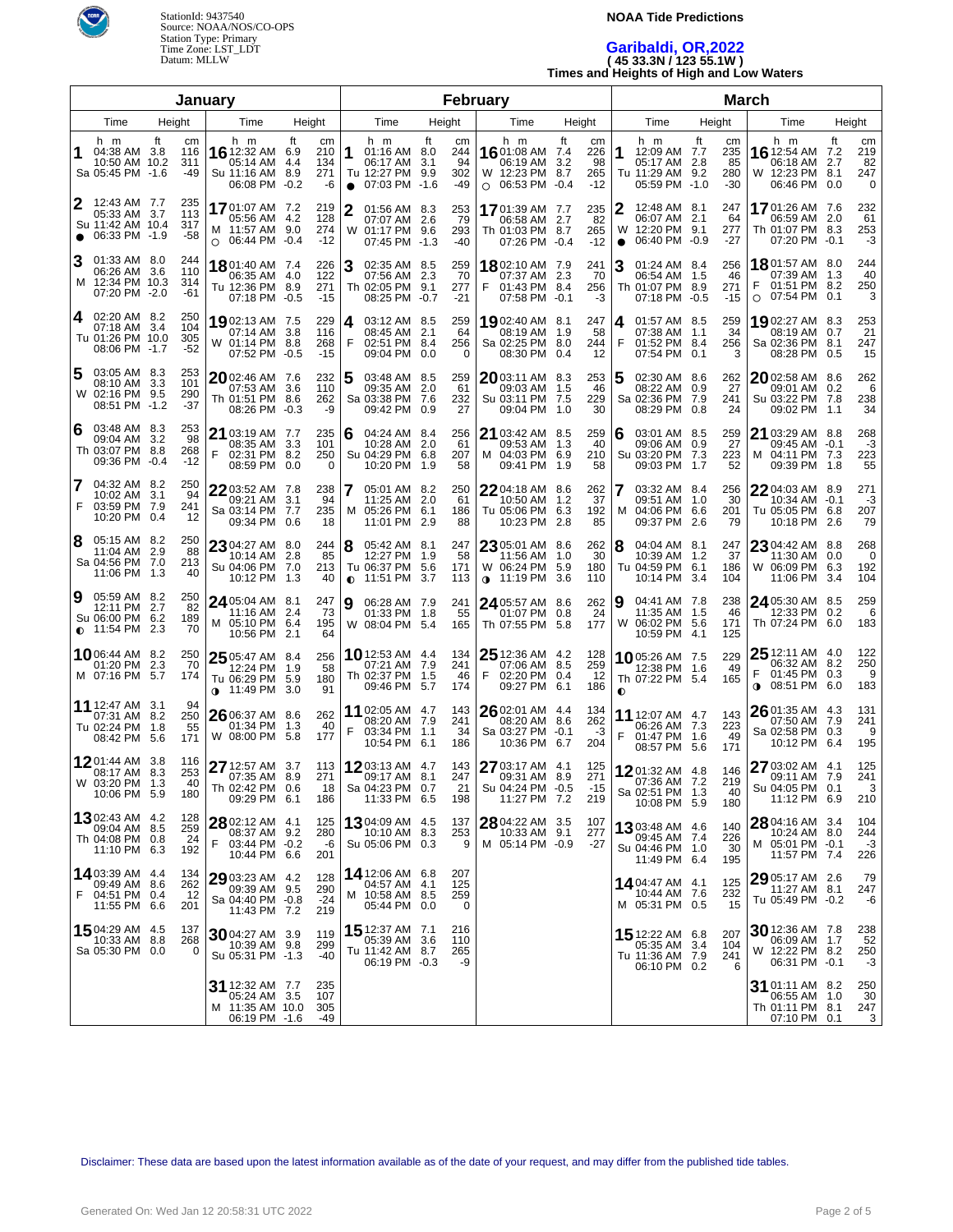

#### **NOAA Tide Predictions**

# **Garibaldi, OR,2022 ( 45 33.3N / 123 55.1W ) Times and Heights of High and Low Waters**

| April                                                                                                                                                                                                                                                                      |                                                                                                                             | May                                                                                                                     | June                                                                                                                           |                                                                                                                       |  |  |
|----------------------------------------------------------------------------------------------------------------------------------------------------------------------------------------------------------------------------------------------------------------------------|-----------------------------------------------------------------------------------------------------------------------------|-------------------------------------------------------------------------------------------------------------------------|--------------------------------------------------------------------------------------------------------------------------------|-----------------------------------------------------------------------------------------------------------------------|--|--|
| Height<br>Time<br>Time<br>Height                                                                                                                                                                                                                                           | Height<br>Time                                                                                                              | Time<br>Height                                                                                                          | Height<br>Time                                                                                                                 | Time<br>Height                                                                                                        |  |  |
| h m<br>ft<br>h m<br>ft<br>cm<br>cm<br>256<br>01:44 AM 8.4<br><b>16</b> 01:10 AM 8.4<br>256<br>07:37 AM<br>12<br>0.4<br>07:17 AM -0.1<br>-3<br>F<br>01:57 PM<br>235<br>7.9<br>241<br>Sa 01:40 PM 7.7<br>07:46 PM<br>30<br>0.6<br>18<br>07:20 PM 1.0<br>$\circ$<br>$\bullet$ | ft<br>h m<br>cm<br>259<br>1<br>01:31 AM 8.5<br>$-21$<br>07:56 AM -0.7<br>213<br>Su 02:32 PM<br>7.0<br>07:49 PM<br>2.3<br>70 | ft<br>h m<br>cm<br>1601:02 AM 9.2<br>280<br>07:41 AM -1.9<br>-58<br>223<br>M 02:25 PM 7.3<br>07:32 PM<br>73<br>2.4<br>O | h m<br>ft<br>cm<br>01:59 AM 8.2<br>1<br>250<br>$-27$<br>08:48 AM -0.9<br>W<br>03:44 PM<br>6.5<br>198<br>08:36 PM<br>3.7<br>113 | ft<br>h m<br>cm<br>1602:12 AM<br>290<br>9.5<br>$-76$<br>09:01 AM -2.5<br>223<br>Th 04:02 PM 7.3<br>08:56 PM 3.0<br>91 |  |  |
| 268<br>02:15 AM 8.6<br>262<br>2<br>1701:43 AM 8.8<br>$-24$<br>0.0<br>0<br>08:00 AM -0.8<br>08:18 AM<br>Sa 02:41 PM<br>Su 02:30 PM 7.7<br>235<br>7.7<br>235<br>08:21 PM<br>37<br>07:58 PM<br>46<br>1.5<br>1.2                                                               | 02:01 AM 8.5<br>259<br>$-24$<br>08:33 AM -0.8<br>м<br>03:14 PM 6.9<br>210<br>08:24 PM 2.9<br>88                             | 287<br>1701:43 AM 9.4<br>08:27 AM -2.2<br>$-67$<br>Tu 03:18 PM 7.3<br>223<br>08:18 PM<br>85<br>2.8                      | 2<br>02:33 AM 8.0<br>244<br>$-21$<br>09:25 AM -0.7<br>Th 04:23 PM<br>6.4<br>195<br>09:14 PM<br>3.8<br>116                      | 1703:05 AM 9.2<br>280<br>09:50 AM -2.2<br>-67<br>F<br>223<br>04:52 PM 7.3<br>09:52 PM 3.0<br>91                       |  |  |
| 3<br>02:45 AM 8.6<br>1802:17 AM 9.1<br>277<br>262<br>$-37$<br>$-0.1$<br>-3<br>08:43 AM -1.2<br>08:57 AM<br>Su 03:23 PM<br>7.3<br>223<br>229<br>03:20 PM 7.5<br>M<br>08:55 PM<br>58<br>08:37 PM<br>61<br>-1.9<br>-2.0                                                       | 02:31 AM 8.3<br>253<br>$-21$<br>09:10 AM -0.7<br>Tu 03:55 PM 6.7<br>204<br>08:59 PM 3.3<br>101                              | 1802:27 AM 9.4<br>287<br>09:15 AM -2.2<br>-67<br>W 04:11 PM 7.2<br>219<br>09:06 PM<br>94<br>3.1                         | З<br>03:09 AM 7.7<br>235<br>10:04 AM -0.5<br>$-15$<br>F<br>05:04 PM<br>6.3<br>192<br>09:55 PM<br>3.9<br>119                    | 18 03:59 AM 8.6<br>262<br>-49<br>10:40 AM -1.6<br>223<br>Sa 05:42 PM 7.3<br>10:54 PM 2.9<br>88                        |  |  |
| 280<br>03:14 AM 8.4<br>256<br>1902:53 AM 9.2<br>4<br>$-43$<br>09:36 AM<br>$-0.1$<br>-3<br>09:29 AM -1.4<br>M 04:06 PM<br>219<br>6.9<br>210<br>Tu 04:12 PM 7.2<br>09:28 PM<br>09:19 PM<br>79<br>2.6<br>79<br>2.6                                                            | 03:01 AM 8.1<br>247<br>4<br>$-12$<br>09:48 AM -0.4<br>198<br>W<br>04:37 PM 6.5<br>09:34 PM 3.7<br>113                       | 280<br>1903:15 AM 9.2<br>10:05 AM -1.9<br>$-58$<br>Th 05:06 PM 7.0<br>213<br>10:00 PM<br>104<br>3.4                     | 03:47 AM 7.4<br>226<br>4<br>10:44 AM -0.2<br>-6<br>Sa 05:48 PM<br>6.2<br>189<br>10:44 PM<br>4.0<br>122                         | 1904:56 AM 7.9<br>241<br>$-27$<br>11:31 AM -0.9<br>223<br>Su 06:32 PM 7.3                                             |  |  |
| 03:43 AM 8.2<br>250<br>2003:33 AM 9.1<br>277<br>5<br>$-37$<br>0.2<br>6<br>10:19 AM -1.2<br>10:17 AM<br>210<br>Tu 04:50 PM<br>6.5<br>198<br>05:08 PM 6.9<br>W<br>10:01 PM<br>10:06 PM<br>3.3<br>3.2<br>98<br>101                                                            | 5<br>03:34 AM 7.8<br>238<br>$-3$<br>10:29 AM -0.1<br>Th 05:22 PM 6.2<br>189<br>10:12 PM 4.1<br>125                          | 265<br>$2004:07$ AM 8.7<br>10:59 AM -1.4<br>-43<br>F<br>06:03 PM 6.9<br>210<br>11:02 PM<br>3.5<br>107                   | 04:31 AM 7.0<br>213<br>11:28 AM 0.1<br>3<br>Su 06:33 PM<br>6.2<br>189<br>11:44 PM<br>3.9<br>119                                | $20$ 12:01 AM 2.7<br>82<br>213<br>05:57 AM 7.0<br>M 12:23 PM -0.2<br>-6<br>07:22 PM 7.4<br>226                        |  |  |
| 268<br>04:13 AM 7.9<br><b>21</b> 04:18 AM 8.8<br>241<br>6<br>$-27$<br>11:00 AM<br>0.5<br>15<br>11:14 AM -0.9<br>W 05:38 PM<br>Th 06:11 PM 6.5<br>198<br>6.1<br>186<br>10:37 PM<br>11:03 PM<br>113<br>3.9<br>119<br>3.7                                                     | 04:10 AM 7.4<br>226<br>6<br>9<br>11:14 AM 0.3<br>F<br>06:13 PM 6.0<br>183<br>11:00 PM 4.3<br>131                            | 21 05:06 AM 8.1<br>247<br>$-24$<br>11:56 AM -0.8<br>Sa 07:03 PM 6.9<br>210                                              | 198<br>05:24 AM 6.5<br>6<br>12:14 PM 0.5<br>15<br>195<br>M 07:21 PM 6.4                                                        | 73<br><b>21</b> 01:13 AM 2.4<br>189<br>07:04 AM 6.2<br>18<br>Tu 01:16 PM 0.6<br><b>0</b> 08:12 PM 7.6<br>232          |  |  |
| 253<br>7<br>04:48 AM 7.6<br>232<br>$2205:14$ AM 8.3<br>27<br>12:15 PM -0.4<br>$-12$<br>0.9<br>11:49 AM<br>F<br>07:20 PM 6.4<br>Th 06:35 PM 5.8<br>177<br>195<br>11:22 PM<br>131<br>-4.3                                                                                    | 213<br>04:55 AM 7.0<br>21<br>12:05 PM 0.7<br>180<br>Sa 07:10 PM 5.9                                                         | 22 12:14 AM 3.5<br>107<br>226<br>06:12 AM 7.4<br>Su 12:56 PM -0.3<br>-9<br>213<br>$0.08:03$ PM 7.0                      | 12:54 AM 3.6<br>110<br>06:29 AM 6.0<br>183<br>24<br>Tu 01:05 PM<br>0.8<br>08:08 PM<br>6.7<br>204<br>$\bullet$                  | $2202:25$ AM $1.8$<br>55<br>174<br>08:18 AM 5.7<br>W 02:10 PM 1.4<br>43<br>235<br>08:59 PM 7.7                        |  |  |
| 122<br>$23$ 12:15 AM 4.0<br>219<br>05:33 AM 7.2<br>8<br>238<br>06:21 AM 7.8<br>37<br>12:48 PM 1.2<br>Sa 01:23 PM 0.0<br>- 0<br>F<br>07:44 PM 5.6<br>171<br>$0.08:34$ PM 6.5<br>198                                                                                         | 8<br>12:08 AM 4.4<br>134<br>201<br>05:54 AM 6.6<br>Su 01:02 PM 0.9<br>27<br>08:09 PM 6.0<br>183                             | 23 01:33 AM 3.2<br>98<br>07:25 AM 6.7<br>204<br>M 01:57 PM 0.3<br>9<br>08:59 PM 7.2<br>219                              | 02:05 AM 3.0<br>8<br>-91<br>5.7<br>07:43 AM<br>174<br>01:58 PM<br>37<br>1.2<br>W<br>08:53 PM 7.1<br>216                        | 23 03:30 AM 1.1<br>34<br>165<br>09:36 AM 5.4<br>Th 03:04 PM 2.0<br>61<br>09:43 PM 7.9<br>241                          |  |  |
| 12:33 AM 4.6<br>9<br>140<br>$24$ 01:39 AM 3.9<br>119<br>06:35 AM 6.8<br>207<br>223<br>07:40 AM 7.3<br>Sa 01:53 PM<br>1.4<br>43<br>Su 02:31 PM 0.2<br>6<br>$\bullet$ 09:00 PM 5.7<br>174<br>09:41 PM 6.8<br>207                                                             | 19<br>01:29 AM 4.2<br>128<br>07:07 AM 6.3<br>192<br>30<br>02:01 PM 1.0<br>м<br>09:04 PM 6.2<br>189<br>$\bullet$             | 24 02:50 AM 2.5<br>76<br>08:42 AM 6.3<br>192<br>Tu 02:55 PM 0.7<br>21<br>09:49 PM 7.6<br>232                            | 03:09 AM 2.1<br>9<br>64<br>5.6<br>09:00 AM<br>171<br>Th 02:52 PM<br>1.6<br>49<br>09:36 PM 7.6<br>232                           | 15<br>24 04:26 AM 0.5<br>165<br>10:51 AM 5.4<br>F<br>03:56 PM 2.6<br>79<br>247<br>10:25 PM 8.1                        |  |  |
| 25 03:01 AM 3.3<br>101<br>1002:01 AM 4.6<br>140<br>216<br>07:52 AM 6.6<br>201<br>09:00 AM 7.1<br>Su 02:59 PM 1.3<br>M 03:34 PM 0.3<br>40<br>9<br>10:05 PM 6.0<br>10:34 PM 7.2<br>183<br>219                                                                                | <b>10</b> 02:44 AM 3.6<br>110<br>186<br>08:23 AM 6.1<br>Tu 02:57 PM 1.1<br>34<br>09:51 PM 6.7<br>204                        | 25 03:56 AM 1.7<br>52<br>09:56 AM 6.1<br>186<br>W 03:48 PM 1.2<br>37<br>10:32 PM 7.9<br>241                             | 1004:06 AM 1.0<br>30<br>5.7<br>174<br>10:14 AM<br>F<br>03:46 PM<br>1.9<br>58<br>10:18 PM 8.2<br>250                            | 25 05:14 AM -0.1<br>$-3$<br>174<br>11:57 AM 5.7<br>Sa 04:46 PM 3.0<br>91<br>250<br>11:05 PM 8.2                       |  |  |
| 26 04:11 AM 2.5<br>11 03:19 AM 4.2<br>128<br>76<br>09:06 AM 6.7<br>204<br>213<br>10:13 AM 7.0<br>30<br>M 03:56 PM<br>Tu 04:28 PM 0.4<br>12<br>1.0<br>10:51 PM 6.4<br>11:17 PM 7.7<br>235<br>195                                                                            | 85<br><b>11</b> 03:46 AM 2.8<br>09:35 AM 6.2<br>189<br>W 03:49 PM 1.1<br>34<br>10:32 PM 7.2<br>219                          | 26 04:51 AM 0.8<br>24<br>11:04 AM 6.1<br>186<br>Th 04:36 PM 1.6<br>49<br>11:10 PM 8.2<br>250                            | 11 04:58 AM 0.0<br>0<br>6.1<br>186<br>11:22 AM<br>Sa 04:38 PM<br>2.3<br>70<br>11:01 PM 8.7<br>265                              | 26 05:57 AM -0.5<br>$-15$<br>12:50 PM 5.9<br>180<br>101<br>Su 05:33 PM 3.3<br>11:44 PM 8.3<br>253                     |  |  |
| 1204:19 AM 3.4<br>27 05:08 AM 1.6<br>49<br>104<br>210<br>216<br>10:11 AM 6.9<br>11:17 AM 7.1<br>Tu 04:44 PM 0.8<br>W 05:15 PM 0.6<br>24<br>18<br>11:29 PM 6.9<br>210<br>11:55 PM 8.0<br>244                                                                                | 1204:38 AM 1.8<br>55<br>10:40 AM 6.4<br>195<br>Th 04:36 PM 1.2<br>37<br>11:10 PM 7.8<br>238                                 | 27 05:37 AM 0.1<br>3<br>12:04 PM 6.2<br>189<br>F<br>05:20 PM 2.1<br>64<br>11:45 PM 8.4<br>256                           | 1205:48 AM -1.0<br>-30<br>12:26 PM 6.4<br>195<br>Su 05:30 PM 2.6<br>79<br>11:46 PM 9.2<br>280                                  | 27 06:36 AM -0.8<br>$-24$<br>01:35 PM 6.2<br>189<br>M 06:18 PM 3.5<br>107                                             |  |  |
| 1305:09 AM 2.6<br>79<br>28 05:56 AM 0.7<br>21<br>11:08 AM 7.2<br>219<br>12:12 PM 7.1<br>216<br>W 05:26 PM 0.6<br>Th 05:57 PM 0.9<br>27<br>18                                                                                                                               | 1305:26 AM 0.7<br>21<br>204<br>11:40 AM 6.7<br>F<br>05:21 PM 1.4<br>43<br>253<br>11:47 PM 8.3                               | $-15$<br>28 06:19 AM -0.5<br>12:56 PM 6.3<br>192<br>76<br>Sa 06:02 PM 2.5                                               | 1306:36 AM -1.8<br>-55<br>207<br>01:24 PM 6.8<br>M 06:21 PM 2.8<br>85                                                          | 253<br>28 12:23 AM 8.3<br>$-27$<br>07:14 AM -0.9<br>Tu 02:15 PM 6.3<br>192<br>07:00 PM 3.6<br>110                     |  |  |
| 14 12:03 AM 7.4<br>29 12:29 AM 8.3<br>226<br>253<br>05:53 AM 1.7<br>52<br>06:38 AM 0.0<br>0<br>Th 12:01 PM 7.4<br>226<br>F<br>01:02 PM 7.1<br>216<br>06:05 PM 0.6<br>06:36 PM 1.3<br>18<br>40                                                                              | 1406:11 AM -0.3<br>-9<br>210<br>12:36 PM 6.9<br>Sa 06:04 PM 1.7<br>52                                                       | 29 12:19 AM 8.4<br>256<br>$-24$<br>06:57 AM -0.8<br>Su 01:42 PM 6.5<br>198<br>06:42 PM 2.9<br>88                        | 14 12:32 AM 9.5<br>290<br>07:24 AM -2.4<br>-73<br>Tu 02:19 PM 7.1<br>216<br>O 07:12 PM 2.9<br>88                               | $2901:01$ AM 8.2<br>250<br>$-30$<br>07:51 AM -1.0<br>W 02:51 PM 6.5<br>198<br>● 07:39 PM 3.6<br>110                   |  |  |
| 1512:37 AM 7.9<br>3001:01 AM 8.5<br>259<br>241<br>06:36 AM 0.7<br>21<br>07:18 AM -0.4<br>$-12$<br>F<br>12:51 PM 7.6<br>232<br>Sa 01:49 PM 7.1<br>216<br>06:43 PM 0.7<br>21<br>$\bullet$ 07:13 PM 1.8<br>55                                                                 | <b>15</b> 12:24 AM 8.8<br>268<br>06:56 AM -1.2<br>-37<br>Su 01:31 PM 7.2<br>219<br>06:48 PM 2.0<br>61                       | 30 12:52 AM 8.4<br>256<br>07:34 AM -1.0<br>$-30$<br>M 02:25 PM 6.5<br>198<br>$\bullet$ 07:21 PM 3.2<br>98               | 1501:21 AM 9.6<br>293<br>08:12 AM -2.6<br>-79<br>W 03:11 PM 7.2<br>219<br>08:03 PM 3.0<br>91                                   | 30 01:39 AM 8.1<br>247<br>08:28 AM -1.0<br>$-30$<br>Th 03:27 PM 6.5<br>198<br>08:18 PM 3.6<br>110                     |  |  |
|                                                                                                                                                                                                                                                                            |                                                                                                                             | 31 01:25 AM 8.4<br>256<br>-30<br>08:11 AM -1.0<br>Tu 03:05 PM 6.6<br>201<br>07:59 PM 3.5<br>107                         |                                                                                                                                |                                                                                                                       |  |  |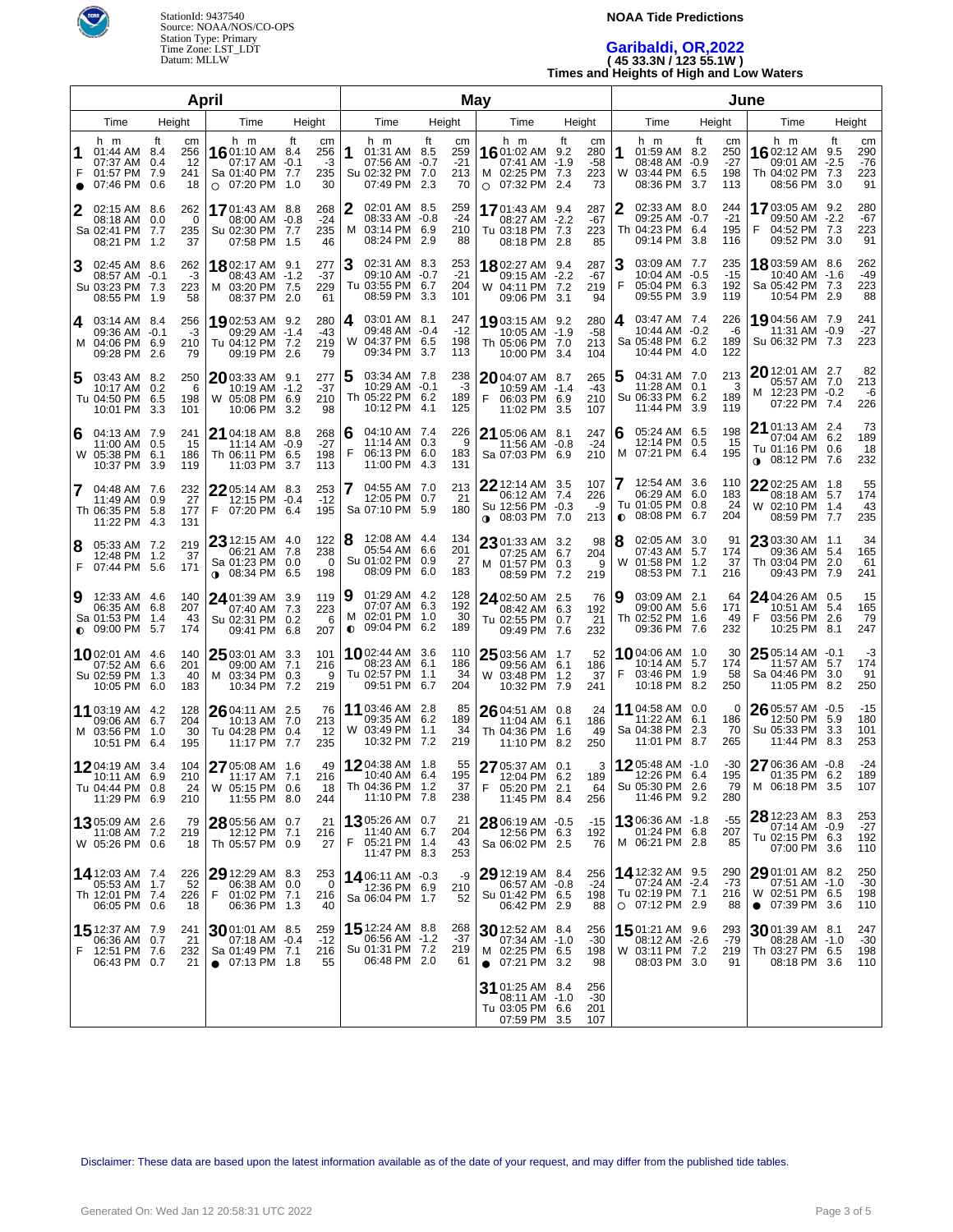

#### **NOAA Tide Predictions**

### **Garibaldi, OR,2022 ( 45 33.3N / 123 55.1W ) Times and Heights of High and Low Waters**

| July   |                                                                                   |                      |                                  |                                                                               | <b>August</b>                                          |        |                                                                            |            | <b>September</b>                |                                                                                  |                  |                                  |                                                                                       |                                                  |                                                                                 |            |                         |
|--------|-----------------------------------------------------------------------------------|----------------------|----------------------------------|-------------------------------------------------------------------------------|--------------------------------------------------------|--------|----------------------------------------------------------------------------|------------|---------------------------------|----------------------------------------------------------------------------------|------------------|----------------------------------|---------------------------------------------------------------------------------------|--------------------------------------------------|---------------------------------------------------------------------------------|------------|-------------------------|
|        | Time                                                                              |                      | Height                           | Time                                                                          | Height                                                 |        | Time                                                                       |            | Height                          | Time                                                                             | Height           |                                  | Time                                                                                  | Height                                           | Time                                                                            | Height     |                         |
| 1<br>F | h m<br>02:16 AM 8.0<br>09:04 AM -0.9<br>04:02 PM<br>08:57 PM                      | ft<br>6.5<br>3.5     | cm<br>244<br>$-27$<br>198<br>107 | h m<br>16 02:56 AM 9.0<br>09:30 AM<br>Sa 04:25 PM 7.6<br>09:40 PM             | ft<br>cm<br>274<br>$-61$<br>$-2.0$<br>232<br>64<br>2.1 | 1      | h m<br>03:20 AM 7.4<br>09:43 AM -0.4<br>04:33 PM 7.0<br>M<br>10:03 PM 2.2  | ft         | сm<br>226<br>$-12$<br>213<br>67 | h m<br>16 04:25 AM 7.3<br>10:24 AM<br>Tu 05:03 PM 7.9<br>11:06 PM                | ft<br>0.3<br>0.9 | cm<br>223<br>9<br>241<br>27      | h m<br>1<br>04:43 AM 6.5<br>10:17 AM<br>Th 04:50 PM 7.9<br>11:20 PM                   | ft<br>cm<br>198<br>1.6<br>49<br>241<br>21<br>0.7 | h m<br>16 05:52 AM 6.0<br>11:06 AM<br>05:26 PM 7.5<br>F                         | ft<br>-3.2 | cm<br>183<br>98<br>229  |
| 2      | 02:54 AM 7.7<br>09:39 AM -0.7<br>Sa 04:38 PM 6.5<br>09:39 PM 3.4                  |                      | 235<br>$-21$<br>198<br>104       | 1703:48 AM 8.4<br>10:15 AM -1.4<br>Su 05:08 PM 7.6<br>10:37 PM 1.9            | 256<br>$-43$<br>232<br>58                              |        | 2<br>04:01 AM 7.0<br>10:16 AM<br>Tu 05:05 PM 7.2<br>10:52 PM 2.0           | 0.1        | 213<br>3<br>219<br>61           | 1705:17 AM 6.5<br>11:05 AM<br>W 05:42 PM 7.8                                     | 1.3              | 198<br>40<br>238                 | 05:41 AM 6.0<br>10:57 AM<br>F<br>05:30 PM 7.9                                         | 183<br>-73<br>2.4<br>241                         | 17 12:16 AM 0.9<br>06:55 AM 5.6<br>Sa 11:58 AM 3.9<br>06:14 PM 7.2<br>$\bullet$ |            | 27<br>171<br>119<br>219 |
| 3      | 03:32 AM 7.4<br>$10:15$ AM $-0.5$<br>Su 05:14 PM 6.6<br>10:25 PM                  | -3.3                 | 226<br>$-15$<br>201<br>101       | 1804:41 AM 7.6<br>11:00 AM -0.6<br>M 05:51 PM 7.7<br>11:37 PM                 | 232<br>$-18$<br>235<br>55<br>1.8                       |        | 3<br>04:49 AM 6.5<br>10:51 AM 0.7<br>05:39 PM 7.3<br>W<br>11:47 PM         | 1.7        | 198<br>21<br>223<br>52          | 18 12:03 AM 1.0<br>06:15 AM<br>Th 11:48 AM 2.2<br>06:24 PM 7.6                   | 5.8              | 30<br>177<br>67<br>232           | 12:21 AM 0.6<br>06:51 AM<br>Sa 11:48 AM<br>06:22 PM<br>$\bullet$                      | 18<br>5.6<br>171<br>3.1<br>94<br>7.9<br>241      | 18.01:19 AM 1.2<br>08:12 AM 5.5<br>Su 01:08 PM 4.4<br>07:15 PM 6.9              |            | 37<br>168<br>134<br>210 |
| 4      | 04:14 AM 7.0<br>10:52 AM -0.1<br>M 05:52 PM 6.7<br>11:18 PM 3.1                   |                      | 213<br>-3<br>204<br>94           | 1905:37 AM 6.7<br>11:45 AM 0.3<br>Tu 06:35 PM 7.7                             | 204<br>235                                             | 9      | 4<br>05:46 AM 5.9<br>11:30 AM<br>Th 06:18 PM 7.6                           | - 1.5      | 180<br>46<br>232                | 1901:04 AM 1.0<br>07:22 AM 5.3<br>12:40 PM 3.1<br>$0$ 07:11 PM 7.4               |                  | 30<br>162<br>94<br>226           | 01:30 AM 0.4<br>4<br>08:15 AM 5.5<br>Su 01:01 PM<br>07:29 PM                          | 12<br>168<br>3.7<br>113<br>7.9<br>241            | 19 02:27 AM 1.2<br>09:39 AM 5.6<br>02:28 PM 4.4<br>M<br>08:25 PM 6.8            |            | 37<br>171<br>134<br>207 |
| 5      | 05:02 AM 6.5<br>11:31 AM<br>Tu 06:31 PM 6.8                                       | 0.3                  | 198<br>9<br>207                  | 20 12:42 AM 1.6<br>06:40 AM 5.9<br>W 12:33 PM 1.3<br>07:20 PM<br>$\bullet$    | 49<br>180<br>40<br>235<br>7.7                          | 5      | 12:50 AM 1.3<br>06:56 AM 5.4<br>F<br>12:18 PM 2.3<br>07:04 PM<br>$\bullet$ | 7.8        | 40<br>165<br>70<br>238          | $20$ 02:09 AM $\,$ 1.0 $\,$<br>08:45 AM 5.1<br>Sa 01:42 PM<br>08:05 PM 7.3       | 3.7              | 30<br>155<br>113<br>223          | 5<br>02:42 AM 0.2<br>09:42 AM 5.7<br>02:26 PM<br>м<br>08:45 PM                        | 6<br>174<br>3.9<br>119<br>8.0<br>244             | $2003:32$ AM 1.1<br>10:44 AM 5.9<br>Tu 03:40 PM 4.1<br>09:32 PM 6.9             |            | 34<br>180<br>125<br>210 |
| 6      | 12:19 AM 2.7<br>06:01 AM<br>W 12:14 PM<br>07:12 PM                                | -5.9<br>0.9<br>7.1   | 82<br>180<br>27<br>216           | 21<br>01:48 AM 1.3<br>07:51 AM 5.3<br>Th 01:24 PM<br>08:06 PM 7.7             | 40<br>162<br>2.2<br>67<br>235                          |        | 6<br>01:58 AM 0.8<br>08:19 AM 5.2<br>Sa 01:20 PM 3.0<br>08:00 PM           | 8.0        | 24<br>158<br>91<br>244          | 21 03:14 AM 0.9<br>10:18 AM 5.3<br>Su 02:52 PM 4.0<br>09:04 PM                   | 7.3              | 27<br>162<br>122<br>223          | 03:51 AM -0.2<br>6<br>10:54 AM<br>Tu 03:44 PM<br>09:57 PM                             | -6<br>6.1<br>186<br>3.6<br>110<br>8.3<br>253     | 21 04:27 AM 0.8<br>11:25 AM 6.2<br>W 04:37 PM 3.6<br>10:31 PM 7.2               |            | 24<br>189<br>110<br>219 |
| 7      | 01:26 AM 2.2<br>07:13 AM<br>Th 01:03 PM<br>$O$ 07:56 PM                           | -5.5<br>-1.6<br>-7.5 | 67<br>168<br>49<br>229           | $22$ 02:54 AM 1.0<br>09:12 AM 5.1<br>F<br>02:21 PM<br>08:54 PM                | 30<br>155<br>88<br>2.9<br>-7.7<br>235                  |        | 7<br>03:06 AM 0.2<br>09:46 AM 5.3<br>Su 02:34 PM<br>09:02 PM               | 3.4<br>8.3 | 6<br>162<br>104<br>253          | 22 04:13 AM 0.6<br>11:28 AM 5.6<br>M 03:59 PM 4.0<br>10:02 PM                    | 7.4              | 18<br>171<br>122<br>226          | 04:51 AM -0.7<br>11:49 AM 6.7<br>W<br>04:51 PM<br>11:03 PM                            | $-21$<br>204<br>3.0<br>91<br>8.6<br>262          | 2205:12 AM 0.5<br>11:58 AM 6.6<br>Th 05:23 PM<br>11:22 PM 7.5                   | 2.9        | 15<br>201<br>88<br>229  |
| 8<br>F | 02:32 AM 1.4<br>08:34 AM 5.3<br>02:00 PM<br>08:44 PM 7.9                          | 2.2                  | 43<br>162<br>67<br>241           | 23 03:53 AM 0.6<br>10:37 AM 5.2<br>Sa 03:20 PM<br>09:43 PM 7.8                | 18<br>158<br>104<br>3.4<br>238                         | 18     | $04:10$ AM $-0.5$<br>11:04 AM 5.7<br>M 03:48 PM<br>10:06 PM 8.7            | 3.5        | -15<br>174<br>107<br>265        | 23 05:04 AM 0.3<br>12:11 PM 5.9<br>Tu 04:55 PM<br>10:56 PM 7.6                   | 3.7              | 9<br>180<br>113<br>232           | 8<br>05:44 AM -1.0<br>12:35 PM 7.2<br>Th 05:48 PM 2.2                                 | $-30$<br>219<br>67                               | 23 05:51 AM 0.3<br>12:30 PM<br>F<br>06:04 PM 2.3                                | 7.0        | 9<br>213<br>70          |
| 9      | 03:34 AM 0.5<br>09:55 AM<br>Sa 03:02 PM<br>09:34 PM 8.4                           | -5.4<br>2.7          | 15<br>165<br>82<br>256           | 24 04:46 AM 0.2<br>11:49 AM 5.5<br>Su 04:19 PM<br>10:31 PM 7.9                | 168<br>3.7<br>113<br>241                               | 6<br>9 | 05:09 AM -1.1<br>12:08 PM 6.3<br>Tu 04:54 PM<br>11:08 PM 9.0               | 3.3        | -34<br>192<br>101<br>274        | 24 05:48 AM 0.0<br>12:44 PM 6.3<br>W 05:42 PM<br>11:44 PM 7.8                    | 3.3              | $\mathbf 0$<br>192<br>101<br>238 | 12:02 AM 8.8<br>06:31 AM -1.2<br>F<br>01:16 PM 7.6<br>06:40 PM 1.4                    | 268<br>$-37$<br>232<br>43                        | <b>24</b> 12:08 AM 7.7<br>06:26 AM 0.2<br>Sa 01:01 PM 7.3<br>06:43 PM 1.6       |            | 235<br>6<br>223<br>49   |
|        | 1004:32 AM -0.4<br>11:11 AM<br>Su 04:05 PM<br>10:26 PM 8.9                        | 5.7<br>3.0           | $-12$<br>174<br>91<br>271        | $25$ 05:32 AM $-0.2$<br>12:39 PM 5.8<br>05:12 PM<br>M<br>11:18 PM 8.0         | 177<br>3.7<br>113<br>244                               | -6     | 10 06:03 AM -1.6<br>01:00 PM 6.7<br>W 05:54 PM 2.8                         |            | -49<br>204<br>85                | 25 06:27 AM -0.3<br>01:16 PM 6.5<br>Th 06:25 PM 2.9                              |                  | -9<br>198<br>88                  | <b>10</b> 12:55 AM 8.8<br>07:14 AM -1.1<br>Sa 01:54 PM 8.0<br>07:29 PM 0.8<br>$\circ$ | 268<br>$-34$<br>244<br>24                        | $2512:52$ AM 7.8<br>07:00 AM 0.2<br>Su 01:31 PM 7.7<br>$\bullet$ 07:21 PM 1.0   |            | 238<br>6<br>235<br>30   |
|        | 11 05:27 AM -1.3<br>12:17 PM 6.2<br>M 05:06 PM<br>11:20 PM 9.2                    | 3.2                  | -40<br>189<br>98<br>280          | $26$ 06:15 AM $\,$ -0.4 $\,$<br>01:18 PM 6.1<br>Tu 05:59 PM                   | $-12$<br>186<br>-3.6<br>110                            |        | <b>11</b> 12:07 AM 9.3<br>06:52 AM -2.0<br>Th 01:46 PM 7.2<br>06:49 PM 2.3 |            | 283<br>-61<br>219<br>70         | 26 12:28 AM 8.0<br>07:02 AM -0.5<br>F<br>01:47 PM 6.8<br>07:04 PM 2.5            |                  | 244<br>$-15$<br>207<br>76        | 11 01:46 AM 8.6<br>07:54 AM -0.7<br>Su 02:30 PM 8.2<br>08:15 PM                       | 262<br>$-21$<br>250<br>0.3<br>9                  | 26 01:35 AM 7.8<br>07:33 AM 0.4<br>M 02:01 PM 8.0<br>07:59 PM 0.4               |            | 238<br>12<br>244<br>12  |
|        | 1206:19 AM -1.9<br>01:16 PM<br>TU 06:04 PM 3.1                                    | 6.6                  | $-58$<br>201<br>94               | 27 12:02 AM 8.1<br>06:54 AM -0.7<br>W 01:52 PM 6.3<br>06:42 PM 3.4            | 247<br>$-21$<br>192<br>104                             |        | 1201:02 AM 9.3<br>07:38 AM -2.0<br>F<br>02:29 PM 7.5<br>$O$ 07:41 PM 1.8   |            | 283<br>-61<br>229<br>55         | 27 01:09 AM 8.0<br>07:36 AM -0.5<br>Sa 02:17 PM 7.0<br>07:42 PM 2.0<br>$\bullet$ |                  | 244<br>$-15$<br>213<br>61        | 1202:34 AM 8.2<br>08:32 AM -0.2<br>M 03:05 PM 8.3<br>09:00 PM 0.1                     | 250<br>-6<br>3                                   | 27 02:18 AM 7.7<br>08:06 AM 0.8<br>253   Tu 02:31 PM 8.2<br>08:39 PM 0.0        |            | 235<br>24<br>250<br>0   |
|        | <b>13</b> 12:15 AM 9.5<br>07:09 AM -2.4<br>W 02:08 PM 7.0<br>$\circ$ 06:59 PM 2.9 |                      | 290<br>-73<br>213<br>88          | 28 12:44 AM 8.1<br>07:30 AM -0.8<br>Th 02:25 PM 6.5<br>$\bullet$ 07:22 PM 3.2 | 247<br>-24<br>198<br>98                                |        | 1301:55 AM 9.1<br>08:22 AM -1.8<br>Sa 03:09 PM 7.8<br>08:32 PM 1.4         |            | 277<br>-55<br>238<br>43         | 28 01:49 AM 7.9<br>08:08 AM -0.5<br>Su 02:48 PM 7.2<br>08:20 PM 1.6              |                  | 241<br>$-15$<br>219<br>49        | 1303:21 AM 7.7<br>09:10 AM<br>Tu 03:39 PM 8.3<br>09:46 PM 0.1                         | 235<br>0.6<br>18<br>253<br>3                     | 28 03:03 AM 7.5<br>08:39 AM 1.3<br>W 03:01 PM 8.4<br>09:21 PM -0.3              |            | 229<br>40<br>256<br>-9  |
|        | 1401:10 AM 9.6<br>07:57 AM -2.5<br>Th 02:56 PM 7.3<br>07:52 PM 2.6                |                      | 293<br>-76<br>223<br>79          | 29 01:25 AM 8.1<br>08:05 AM -0.9<br>F<br>02:57 PM 6.6<br>08:01 PM 3.0         | 247<br>-27<br>201<br>91                                |        | 1402:45 AM 8.7<br>09:04 AM -1.3<br>Su 03:48 PM 7.9<br>09:22 PM 1.1         |            | 265<br>-40<br>241<br>34         | 29 02:29 AM 7.7<br>08:39 AM -0.2<br>M 03:17 PM 7.5<br>08:59 PM 1.3               |                  | 235<br>-6<br>229<br>40           | 14 04:09 AM 7.1<br>09:47 AM<br>W 04:12 PM 8.1<br>10:32 PM 0.2                         | 216<br>1.5<br>46<br>247<br>6                     | 29 03:50 AM 7.1<br>09:14 AM 2.0<br>Th 03:33 PM 8.5<br>10:06 PM -0.3             |            | 216<br>61<br>259<br>-9  |
| F      | 1502:03 AM 9.4<br>08:44 AM -2.4<br>03:41 PM 7.5<br>08:46 PM 2.3                   |                      | 287<br>-73<br>229<br>70          | 30 02:03 AM 8.0<br>08:39 AM -0.9<br>Sa 03:30 PM 6.8<br>08:40 PM 2.7           | 244<br>-27<br>207<br>82                                |        | <b>15</b> 03:35 AM 8.1<br>09:44 AM -0.6<br>M 04:26 PM 8.0<br>10:13 PM 0.9  |            | 247<br>-18<br>244<br>27         | 3003:10 AM 7.4<br>09:10 AM 0.3<br>Tu 03:47 PM 7.6<br>09:41 PM 1.0                |                  | 226<br>9<br>232<br>30            | 1504:58 AM 6.6<br>10:25 AM<br>Th 04:47 PM 7.8<br>11:21 PM 0.5                         | 201<br>2.4<br>-73<br>238<br>15                   | 3004:42 AM 6.8<br>09:52 AM 2.7<br>F<br>04:09 PM 8.5<br>10:58 PM -0.2            |            | 207<br>82<br>259<br>-6  |
|        |                                                                                   |                      |                                  | 31 02:41 AM 7.8<br>09:11 AM -0.7<br>Su 04:01 PM 6.9<br>09:20 PM               | 238<br>$-21$<br>210<br>76<br>-2.5                      |        |                                                                            |            |                                 | 31 03:54 AM 7.0<br>09:43 AM 0.9<br>W 04:17 PM 7.8<br>10:27 PM 0.8                |                  | 213<br>27<br>238<br>24           |                                                                                       |                                                  |                                                                                 |            |                         |